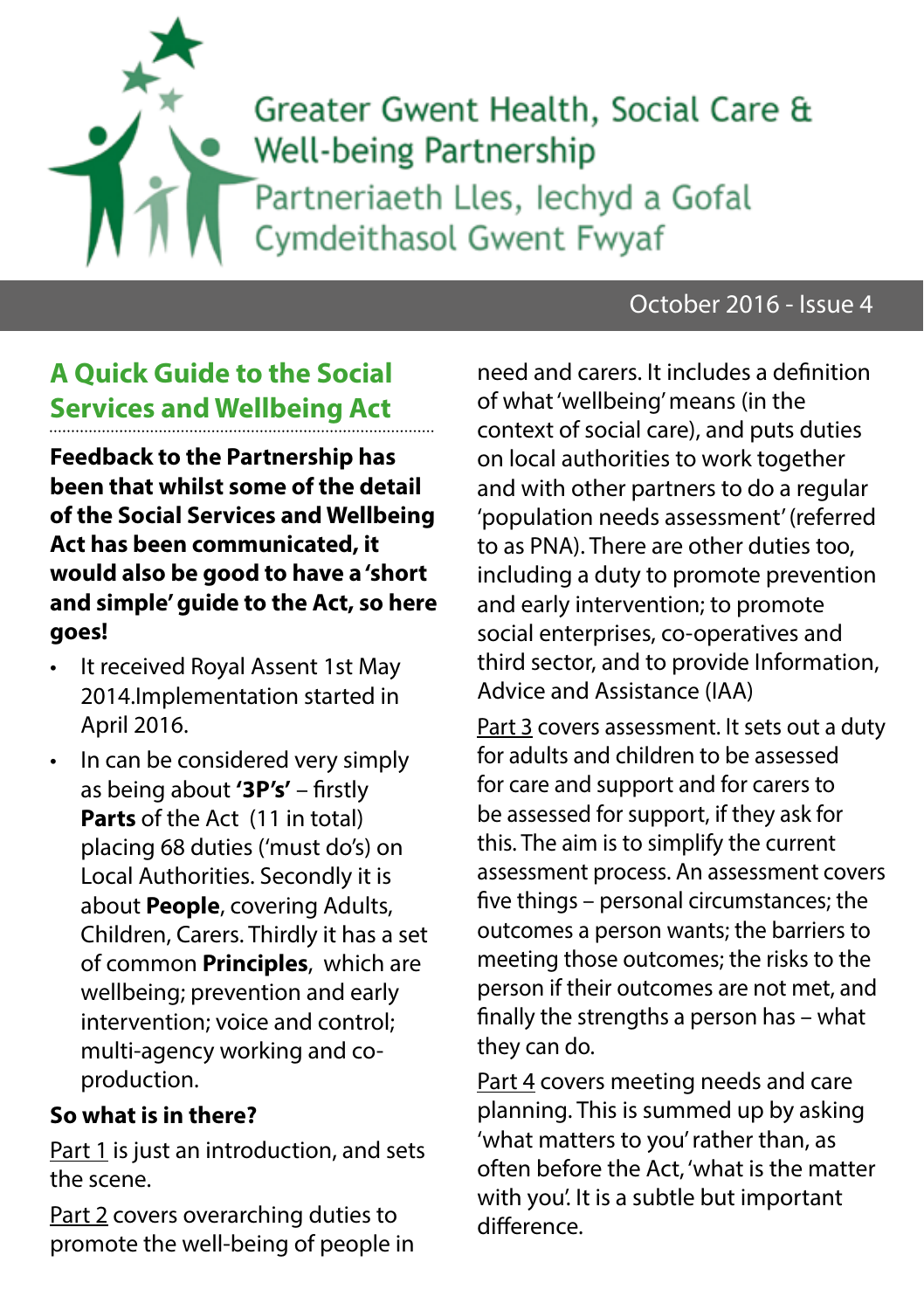Part 5 covers a single duty – for local authorities to undertake a financial assessment, and the circumstances in which a local authority may charge for providing or arranging care, as well as how those charges are set, paid and enforced.

Part 6 – this covers the range of duties that the local authority has in relation to Looked After Children (LAC), and picks up directly from much of what was in the Children's Act of … - whilst bringing this up to date.

That is probably enough to start with – the next newsletter will cover the remaining Parts 7 to 11 of the Act.

### **Dementia Friends update**

The development of Dementia Friendly Organisations and rollout of dementia friends awareness continues with the Office of the Police Crime Commissioner (OPCC) and Gwent Police the latest to be awarded logos. Dementia Friends awareness was delivered to over 800 Police Officers and staff at the OPCC. Gwent Police has also adopted a missing person protocol – called the Herbert Protocol – to reduce the risk for people living with dementia. Phil Diamond from the Transformation Team and Ian Thomas from Alzheimer's Society were on hand to help present logos to Police Crime Commissioner, Jeff Cuthbert and the Gwent Chief Constable, Jeff Farrar. Also pictured is Stephanie Blakemore who has helped develop the Herbert protocol.



From left to right – Ian Thomas, Jeff Cuthbert, Jeff Farrar, Phil Diamond, Stephanie Blakemore